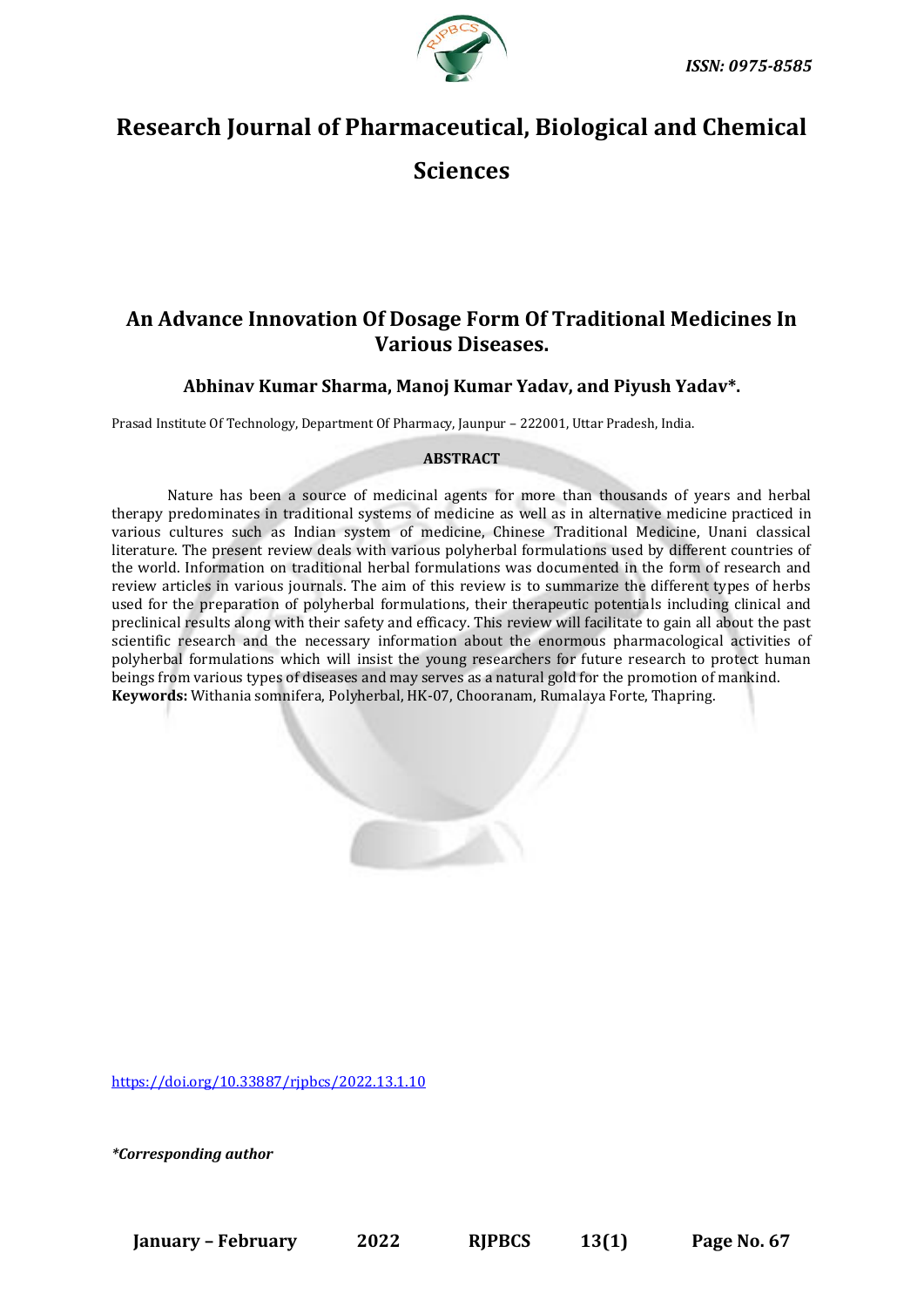

#### **INTRODUCTION**

Herbal products are of interest to many patients and health care practitioners because more than 70% of World's population is rely on herbal medicines for part of their primary health care system. In different regions and cultures, herbal products are used as single herb, combination of herbs, or combination of herb(s) and drug(s). Due to several side effects of allopathic medicine, in recent years there has been an increase in the use of herbal medicine by the majority of population throughout the World. Polyherbal formulations with various active principles and properties have been used from ancient days to treat a wide range of human diseases. Polyherbal formulations are collection of therapeutic entities that are formulated and prepared on the basis of the healing properties of individual ingredients with respect to the condition of sickness. Such herbal constituents with diverse pharmacological activities principally work together in a dynamic way to produce maximum therapeutic benefits with minimum side effects. Nevertheless, these traditional medicinal preparations gradually lost their popularity and foothold among people due to the fast therapeutic action of allopathic system of medicine. In recent years however, renewed interest has grown on traditional herbal remedies because of many side effects observed by using synthetic drugs in allopathic medicine. At the same time, WHO also recommends further research on traditional system of medicine [1].

Currently, polyherbal formulations are employed for the treatment of various types of diseases, such as respiratory diseases, cancer, acquired immunodeficiency syndrome (AIDS), diabetis and ulcer in order to achieve enhanced therapeutic effects. In the present review we have included different types of polyherbal formulations used for the treatment of respiratory diseases along with other activities like immunomodulatory effects, anti-inflammatory, antipyretic, anti-microbial, antioxidant, antidepressant, CNS depressant, diuretic, myocardial infarction, anti-cancer, anti-HIV and toxicity study also.

#### **Advance Innovation Of Traditional Medicines Having Anticancer Activity**

#### **Lung Cancer**

In vitro studies have shown that root extracts of WS exhibited cytotoxic properties against lung, colon, central nervous system, and breast cancer cell lines [2]. WS Dunal has been shown to posses tumor preventing activity against urethane induced lung- adenomas in adult male albino mice by inducing a state of nonspecific increased in resistance (Adaptogen) and immunostimulant properties [3]. Pharmacokinetic studies in mice revealed that WFA reaches peak concentrations up to 2 μM in plasma with a half-life of 1.36 h following a single 4 mg/kg dose. In a breast cancer metastasis mouse model, WFA showed dose-dependent inhibition of metastatic lung nodules and induced vimentin ser 56 phosphorylation, with minimal toxicity to lung tissue [4]. Recent studies showed that ashwagandha extract inhibited the growth of human breast, lung, and colon cancer cell lines in the laboratory. This inhibition was comparable to that achieved with the common cancer chemotherapy drug doxorubicin (Caelyx®, Myocet®). In fact, researchers reported that withaferin A, a specific compound extracted from ashwagandha, was more effective than doxorubicin in inhibiting breast and colon cancer cell growth [2, 5]. In another study, the combination of paclitaxel with W.somnifera could effectively treat the benzo(a)pyrene-induced lung cancer in mice by offering protection from reactive oxygen species damage and also by suppressing cell proliferation [6]. In another study and Based on the data, the carcinogen as well as the paclitaxel , affects the immune system, the deleterious effects on the immune system is more reversible and more controllable by W. somnifera (L.) Dunal. These results show the immunomodulatory activity of W. somnifera (L.) Dunal extract, which is a known immunomodulator in indigenous medicine. [WS has been found to be beneficial in lung cancer [6].

#### **Prostate cancer**

The study conducted to evaluate in vitro cytotoxicity in 50% ethanol extract of root, stem and leaves of WS against five human cancer cell lines of four different tissues i.e. PC-3, DU-145 (prostrate), HCT-15 (colon), A-549 (lung) and IMR- 32 (neuroblastoma). Revealed that root, stem and leaves extracts showed cytotoxicity activity against ranging 0-98% depending on the cell lines but maximum activity was found in 50% ethanol extract of leaves of WS. Further, ethanol extract of leaves obtained from treatments T2, T3, T4 and T5 showed strong activity against PC-3 and HCT-15 with 80- 98% growth inhibition, while the 50% ethanol extract of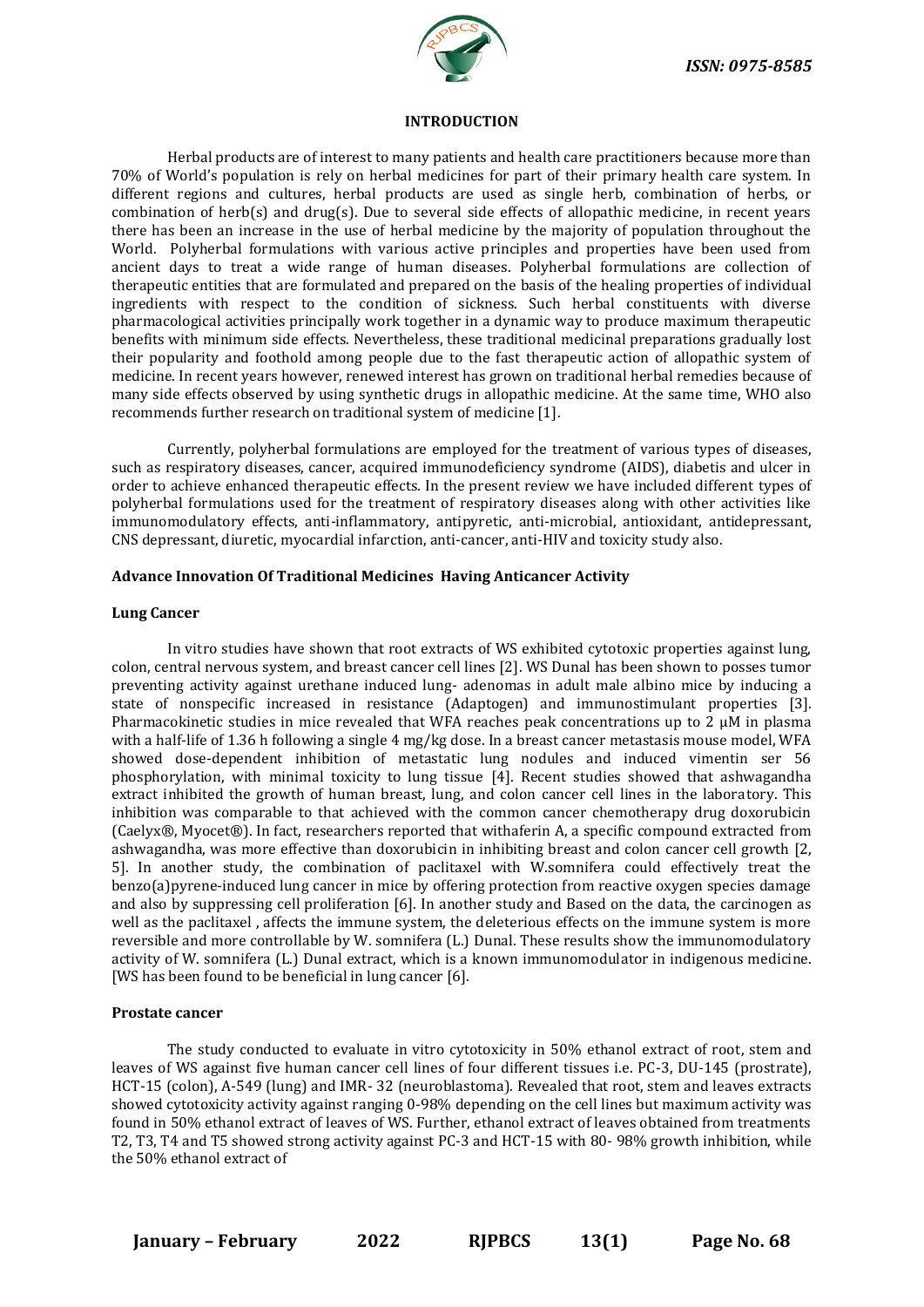

leaves from T1 treatment showed a minimum of 39% and T3 treatment showed a maximum of 98% growth inhibition against HCT-15 [7].

#### **Pancreatic Cancer**

The study conducted to investigate the efficacy and the mechanism of Hsp90 inhibition of Withaferin A (WA), a steroidal lactone occurring in WS, in pancreatic cancer in vitro and in vivo revealed that Withaferin A acts as a potent antiproliferative activity against pancreatic cancer cells in vitro (with IC50 of 1.24, 2.93 and 2.78μ) in pancreatic cancer cell lines Panc-1, MiaPaCa2 and BxPc3, respectively. The results of the study demonstrate that Withaferin A binds Hsp90, inhibits Hsp90 chaperone activity through an ATPindependent mechanism, results in Hsp90 client protein degradation, and exhibits in vivo anticancer activity against pancreatic cancer [8].

#### **Advance Innovation Of Traditional Medicines Having Antiasthamic Activity**

A polyherbal formulation (PHE) was prepared by using ethanolic extract of Adhatoda vasica, Clerodendrum serratum, Curcuma longa, Solanum xanthocarpum and Piper longum in the proportion of 40%, 30%, 10%, 10% and 10%, respectively by Gohil et al. The mast cell stabilizing and anti-anaphylactic property of this PHE was investigated against compound 48/80-induced mast cell degranulation as well as triple antigen-induced anaphylaxis in rats. The polyherbal formulation produced significant reduction in the mortality of rats subjected to triple antigen-induced anaphylactical shock. It also depicted marked protection of rat mesenteric mast cells from disruption by compound 48/80 in dose dependant manner. Their study suggested anti-anaphylactic and mast cell stabilizing properties of the polyherbal formulation [9].

HK-07 is a polyherbal formulation containing mainly the extracts of Curcuma longa, Zingiber officinale, Piper longum, Emblica officinalis, Terminalia belerica, Ocimum sanctum, Adhatoda vasica and Cyperus rotundus was prepared by Gopumadhavan et al. The antianaphylactic activity of HK-07 was investigated in rats using the active anaphylaxis model. The effect on mast cell stabilization was performed by ex-vivo challenge of antigen in sensitized rat intestinal mesenteries. Antihistaminic activity was studied in guinea pigs using histamine-induced bronchospasm where preconvulsive dyspnea was used as an end point following exposure to histamine aerosol. Dose response studies of HK-07 were conducted at 125, 250, and 500 mg/kg, p.o. in anaphylactic shock-induced bronchospasm in rats. The optimal dose level was used for the remaining experimental models. Treatment with HK-07 at different test concentrations showed significant reduction in signs and severity of symptoms (P<0.05), onset (P<0.001) and mortality rate (P<0.05) following anaphylactic shock-induced bronchospasm. HK-07 also significantly reduced the serum IgE levels (P<0.001) in animals compared to untreated controls. Treatment of sensitized animals with HK-07 at 500 mg/kg, p.o. for 2 weeks resulted in a significant reduction in the number of disrupted mast cells  $(P<0.001)$  when challenged with an antigen (horse serum). HK-07 significantly prolonged the latent period of convulsion (P<0.008) as compared to control following exposure of guinea pigs to histamine aerosol [10].

Bharangyadi is a polyherbal compound having Clerodendrum serratum, Hedychium spicatum and Inula racemosa as an ingredient herbs. Evaluation of the anti-asthmatic activity of Bharangyadi through various in-vitro and in-vivo experimental models was carried out by Divya Kajaria et al. The results demonstrate that Bharangyadi has potent histamine antagonism property with significant mast cell stabilizing and spasmolytic activity in the experimental animals. Ethanolic extract of Bharangyadi at the doses 500 and 1000μg/ml protected from compound 48/80-evoked degranulation in dose dependent manner. Pre-treatment with Bharangyadi extract showed 80% and 86% protection from histamine induced bronchoconstriction in guinea pigs with 27.8% and 36.1% increase in preconvulsion time (equal to standard drug). Screening of Histamine antagonism activity on guinea pig ileum showed that Bharangyadi reduces the smooth muscle contraction in dose dependent manner. Increasing concentration of Bharangyadi extract with maximum dose of histamine (1.6μg) showed maximum inhibition at the dose of 50 mg (99.78%) [11].

A combination of three traditional Chinese medicinal herbs was used to prepare an anti-asthma polyherbal formulation known as ASHMITM by Bolleddula et al. They designed a study to determine if the anti-inflammatory effects of individual herbal constituents of ASHMITM exhibited synergy. Effects of ASHMI and its components aqueous extracts of Ganoderma lucidum, Sophora flavescens and Glycyrrhiza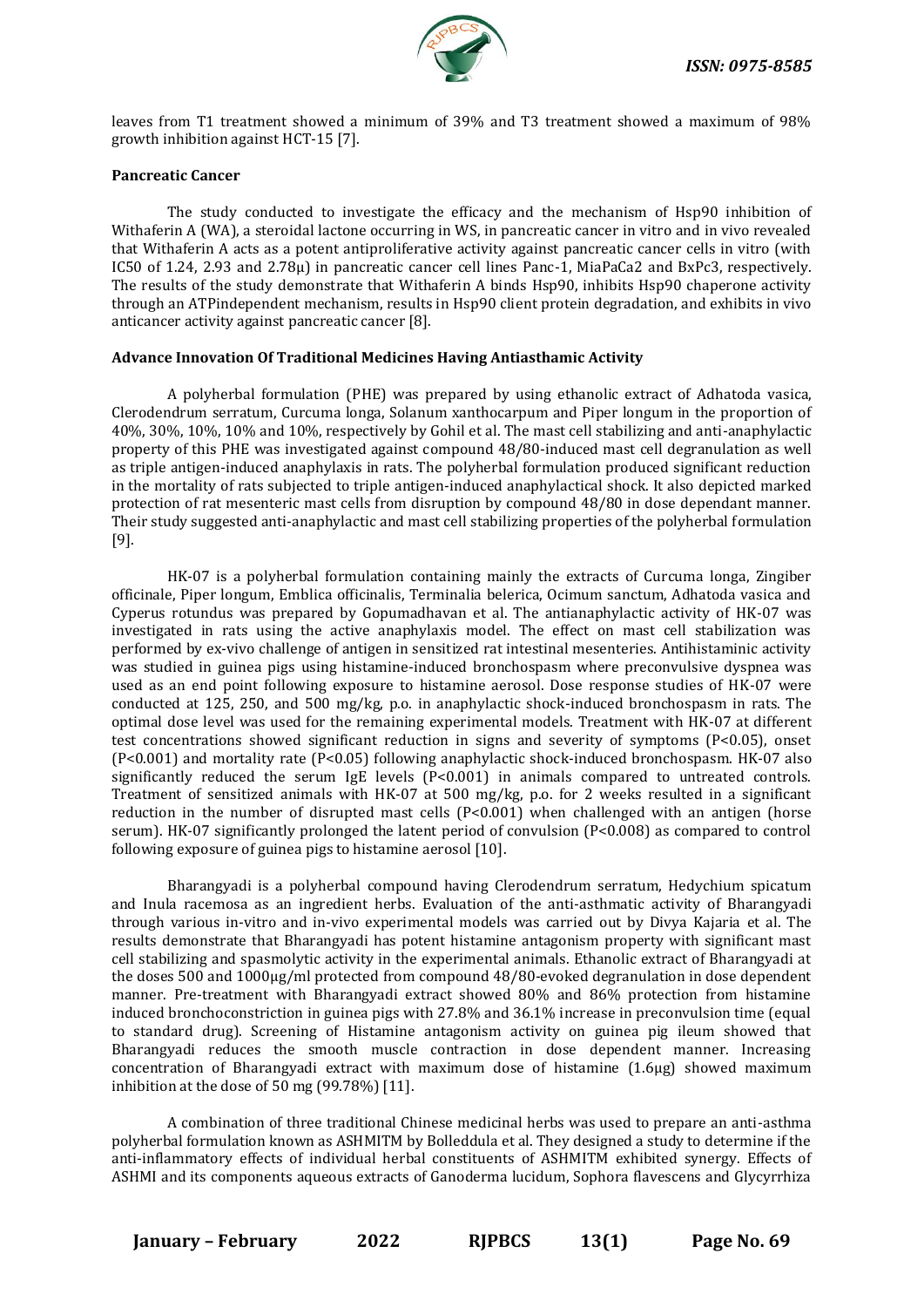

uralensis, on Th2 cytokine secretion by murine memory Th2 cells (D10.G4.1) and eotaxin-1 secretion by human lung fibroblast (HLF-1) cells were determined by measuring levels in culture supernatants by enzyme linked immunosorbent assay. Potential synergistic effects were determined by computing interaction indices from concentration-effect curve parameters. Individual herbal extracts and ASHMI (the combination of individual extracts) inhibited production of interleukin (IL)-4 and IL-5 by murine memory Th2 cells and eotaxin-1 production by HLF-1 cells. Their study showed that ASHMI is significantly more potent than any of its constituent herbs in direct suppression of IL-4 and IL-5 production by Th2 cells (no overlap in the 95% confidence intervals for IC25 or IC50) and this is due to synergism among the ASHMI constituents. Thus ASHMI has demonstrated efficacy in both mouse models of allergic asthma and a double-blind placebo-controlled clinical trial in patients with asthma [12].

A polyherbal formula containing Picrorrhiza kurroa, Picrorrhiza kurroa and Zingiber officinale was prepared and screened against asthma by Thomas et al. A crossover, randomized control study with this combined formula and a standardized extract of Ginkgo biloba were investigated on therapyrefractory asthmatic patients. No significant improvements in asthma symptoms, pulmonary function test (PFT) and quality of life could be seen [13].

A polyherbal formulation contains different types of herbs such as Astragalus mongholius, Cordyceps sinensis, Radix stemonae, Bulbus fritillariae and Radix scutellariae was prepared by Wong et al. A randomized, double-blind, placebo-controlled trial of this herbal therapy for children with asthma performed in pediatric asthma patients for six months. The results of the study showed no improvement in lung function tests and other biometrical parameters [14].

Thuthuvalayathy Chooranam is a polyherbal formulation contains Solanum trilobatum, Aristolochia indica, Alpinia officinarum, Nigella sativa, Madhuca lonifolia, Zingiber officinale, Piper nigrum, Piper longum, Terminalia chebula, Ferula asafetida and Piper longum. Evaluation of safety of the Thuthuvalayathy Chooranam through acute and sub acute toxicity study was carried out by Nalini et al. In an acute toxicity study the drug was administered orally at a dose 2700 mg/kg p.o. and the animals were observed for any toxic symptoms up to 72 hours. The results indicated that there were no toxic symptoms up to the dose level of 2700 mg/kg p.o. In case of sub acute toxicity study Thuthuvalayathy Chooranam was tested at a dose ranging from 270 mg/kg, 1,350 mg/kg and 2700 mg/kg p.o. once daily for 30 days. The animals were sacrificed on 31st day. The liver, heart, lung, stomach and kidney were processed for histopathological study. The result of the sub acute toxicity study did not show evidence of any changes in body weight, food and water intake when compared with the control animals. The study revealed that Thuthuvalayathy chooranam formulation at different doses of 270, 1350, 2700 mg/kg did not show toxic effects in the animal's tissues and it was safe when administered to bronchial asthma patients [15].

An herbal compound formulation Pentapala-04 prepared from five medicinal plants namely, Adhatoda vasica, Ocimum sanctum, Coleus aromaticus, Glycyrrhiza glabra and Alpiania galangal. The effect of "Pentapala-04" on ova albumin and aluminium hydroxide induced lung damage in albino wistar rats was investigated. The rats were divided into three groups of four animals each. Group I, II and III serves as control, toxic and post treatment group respectively. The results showed that there was increased level of lipid peroxidation and decreased level of antioxidants in toxic group animals. But the levels of antioxidant enzymes were restored in post treated groups of animals, which might be due to the ability of Pentapala-04 to scavenge the reactive oxygen species. Thus they demonstrated that 'pentapala-04' prevents ova albumin and aluminum hydroxide induced oxidative stress, lung injury and inflammatory changes and can be used as an antiasthmatic drug.

#### **Advance Innovation Of Traditional Medicine Having Anti-Hiv Activity**

In a prospective, single-site, open-label, non-randomized, controlled, pilot trial, was carried out to evaluate an Indian polyherbal formulation (PHF) for its safety and efficacy in treating subjects with HIV-AIDS. A total of 32 and 31 subjects were enrolled under the PHF and highly active antiretroviral treatment (HAART) arms, respectively, and followed up for a period of 24 months. Plasma viral RNA, CD4 cell count and blood chemistry were monitored at 3-month intervals. Following mid-term safety evaluation, 12 subjects from the PHF arm were shifted to HAART and were followed separately as PHF-to-HAART arm, for the rest of the period. In the PHF arm, at 1 month, a significant increase in CD4 cell count and a concomitant decrease in viral load were seen. The PHF appears to have provided protection by delaying the kinetics of CD4 cell reduction [16].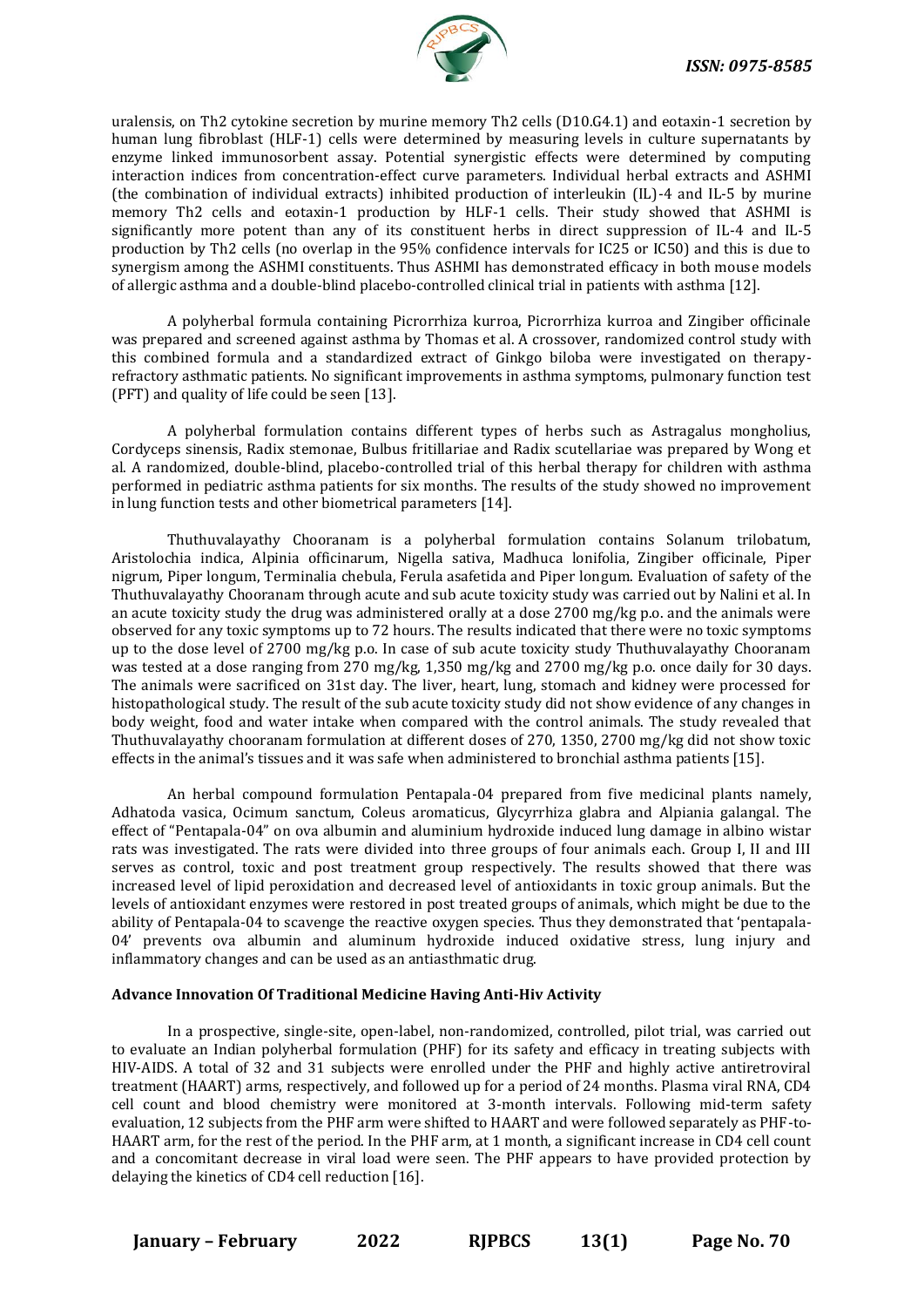

#### **Advance Innovation Of Traditional Medicine Used In Myocardial Infection**

Abana is an Indian Ayurvedic herbomineral preparation of selected ingredients, which provides significant protection against ischaemia and hypertension. It's most important plant ingredients are Terminalia arjuna, Withania somnifera, Terminalia chebula, Phyllanthus emblica, Nardostachys jatamansi, Tinospora cordifolia, Glycyrrhiza glabra, Zingiber officinale and Nepeta hindostana etc. To find out the possible role of lipid peroxidation and glutathione in the pathogenesis of myocardial infarction and its protective role a study was conducted by Sheela et al. The effect of Abana pretreatment (75 mg/100 g) for a period of 60 days on isoproterenol  $(20 \text{ mg}/100 \text{ g s.c.})$  twice at an interval of 24 hrs induced lipid peroxidation was studied in rats. Marker enzymes levels such as creatinine kinase, lactate dehydrogenase, alanine transaminase and aspartate transaminase were assessed in serum and heart homogenate. Glutathione content and lipid peroxide levels were also estimated. In isoproterenol administered rats, a significant decrease was observed in the levels of marker enzymes in the heart with a corresponding increase in their levels in serum. Lipid peroxide level measured in terms of "TBA reactants" increased significantly in serum and heart. Abana pretreatment offers significant protection to myocardium against the damage caused by isoproterenol induced lipid peroxidation [17].

#### **Advance Innovation Of Traditional Medicine Having Cns Depressant Activity**

Bramhi Ghrita, a polyherbal formulation containing Bacopa monneri, Evolvulus alsinoids, Acorus calamus, Saussurea lappa and cow's ghee. The effect of Bramhi Ghrita on motor coordination, behavior, sleep, convulsions, locomotion and analgesia was evaluated in mice using standard procedures by Achliya et al. The formulation exhibited reduced alertness, spontaneous locomotor activity and reactivity. It also antagonized the behavioral effects of d-amphetamine, potentiated the pentobarbitone induced sleep and increased the pain threshold. Bramhi Ghrita protected mice from maximum electroshock and pentylene tetrazole-induced convulsions. Bramhi Ghrita also showed antinociceptive action by tail flick method. Bramhi Ghrita inhibited MES and PTZ-induced convulsions in a dose-dependent manner. The study showed that Bramhi Ghrita was CNS depressant with anticonvulsant activities [18, 19].

#### **CONCLUSION**

Traditional system of medicine is one of the age-old practices and humans have postulated and ultimately established this system, in particular, the usage of traditional medicinal plants through empirical observation and by trial and error experiment. Even in the era of modern computational pharmacology approach, traditional medicinal plants serve as an important source and as a tool to treat various ailments in the developing countries. Currently, the world's most efficacious potent antimalarials such as chloroquine and artemisinin are the gifts of our precious traditional knowledge and custom of traditional medicinal plants. The recent success of drug development from medicinal plants inspires and encourages many researchers to investigate and validate the uses of traditional medicinal plants. However, there are many thorny issues and daunting challenges that need to be addressed effectively and immediately for the promotion of traditional medicinal plants. The collaborative efforts of ethnobotanists, anthropologists, pharmacists, and physicians could be a workable strategy to evaluate and validate the usage custom of traditional medicinal plants with the existing modern scientific methods and innovative techniques.

From our personal observation, being born and brought up in developing countries like India and Ethiopia, especially from the rural underprivileged section of the society, we have experienced that the sick primarily approach the proximate traditional healer who is the primary health care provider in that area. Subsequently, they may travel to the adjacent modern (allopathy) health facilities if they do not get completely cured by the former. In true sense, our traditional knowledge on medicinal plants plays a major role, especially in developing countries, and helps the rural poor to lead a healthier and diseasefree life. Based on the existing data for the betterment of traditional medicinal plants practice and future prospects, the present review makes the following recommendations:

#### **Recommendations**

• In developing countries, a sizable fraction of the rural poor still depends on traditional herbal medicine; however, the efficiency and the intrinsic compounding factors are still unknown and